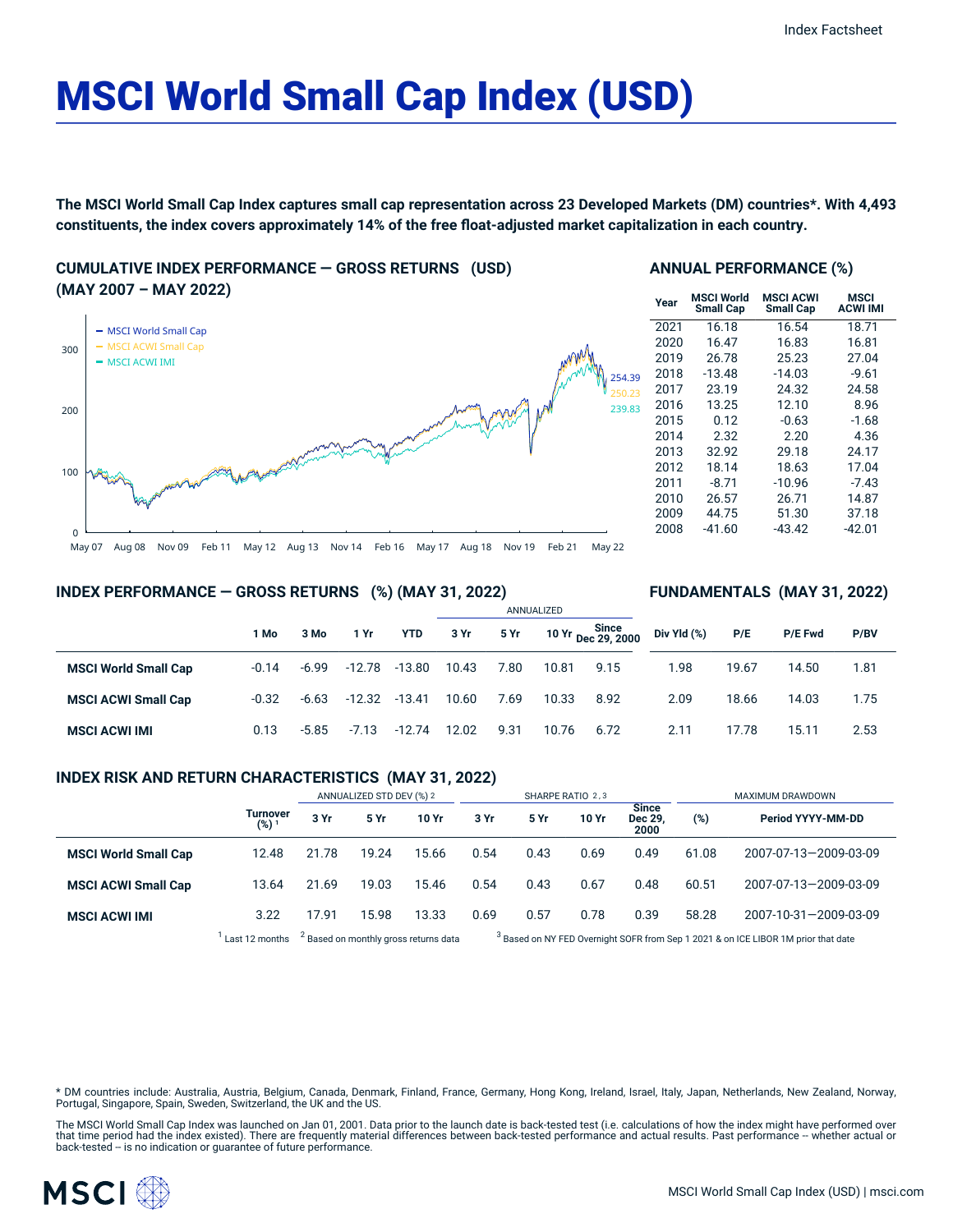#### **INDEX CHARACTERISTICS**

|                     | <b>MSCI World Small Cap</b>   |                             | <b>Float Adj Mkt</b>  | Index        | <b>Sector</b>       |
|---------------------|-------------------------------|-----------------------------|-----------------------|--------------|---------------------|
| Number of           | 4,493                         |                             | Cap<br>(USD Billions) | $Wt.$ $(\%)$ |                     |
| <b>Constituents</b> |                               | <b>MARATHON OIL CORP</b>    | 24.47                 | 0.34         | Energy              |
|                     | <b>Mkt Cap (USD Millions)</b> | APA CORPORATION             | 17.08                 | 0.24         | Energy              |
| <b>Index</b>        | 7,243,417.60                  | <b>QUANTA SERVICES</b>      | 16.96                 | 0.23         | <b>Industrials</b>  |
| Largest             | 24.469.41                     | LPL FINANCIAL HOLDINGS      | 15.72                 | 0.22         | <b>Financials</b>   |
| <b>Smallest</b>     | 21.95                         | TARGA RESOURCES CORP        | 15.67                 | 0.22         | Energy              |
| Average             | 1,612.16                      | <b>EQT</b>                  | 15.33                 | 0.21         | Energy              |
| <b>Median</b>       | 951.25                        | OVINTIV(US)                 | 14.62                 | 0.20         | Energy              |
|                     |                               | <b>CARLISLE COS</b>         | 13.30                 | 0.18         | <b>Industrials</b>  |
|                     |                               | DARLING INGREDIENTS         | 12.96                 | 0.18         | <b>Cons Staples</b> |
|                     |                               | <b>BUILDERS FIRSTSOURCE</b> | 12.46                 | 0.17         | <b>Industrials</b>  |
|                     |                               | Total                       | 158.57                | 2.19         |                     |

**TOP 10 CONSTITUENTS**

### **FACTORS - KEY EXPOSURES THAT DRIVE RISK AND RETURN MSCI FACTOR BOX**



#### **SECTOR WEIGHTS**



## **MSCI FaCS**



Neutral factor exposure (FaCS = 0) represents MSCI ACWI IMI.

#### **COUNTRY WEIGHTS**